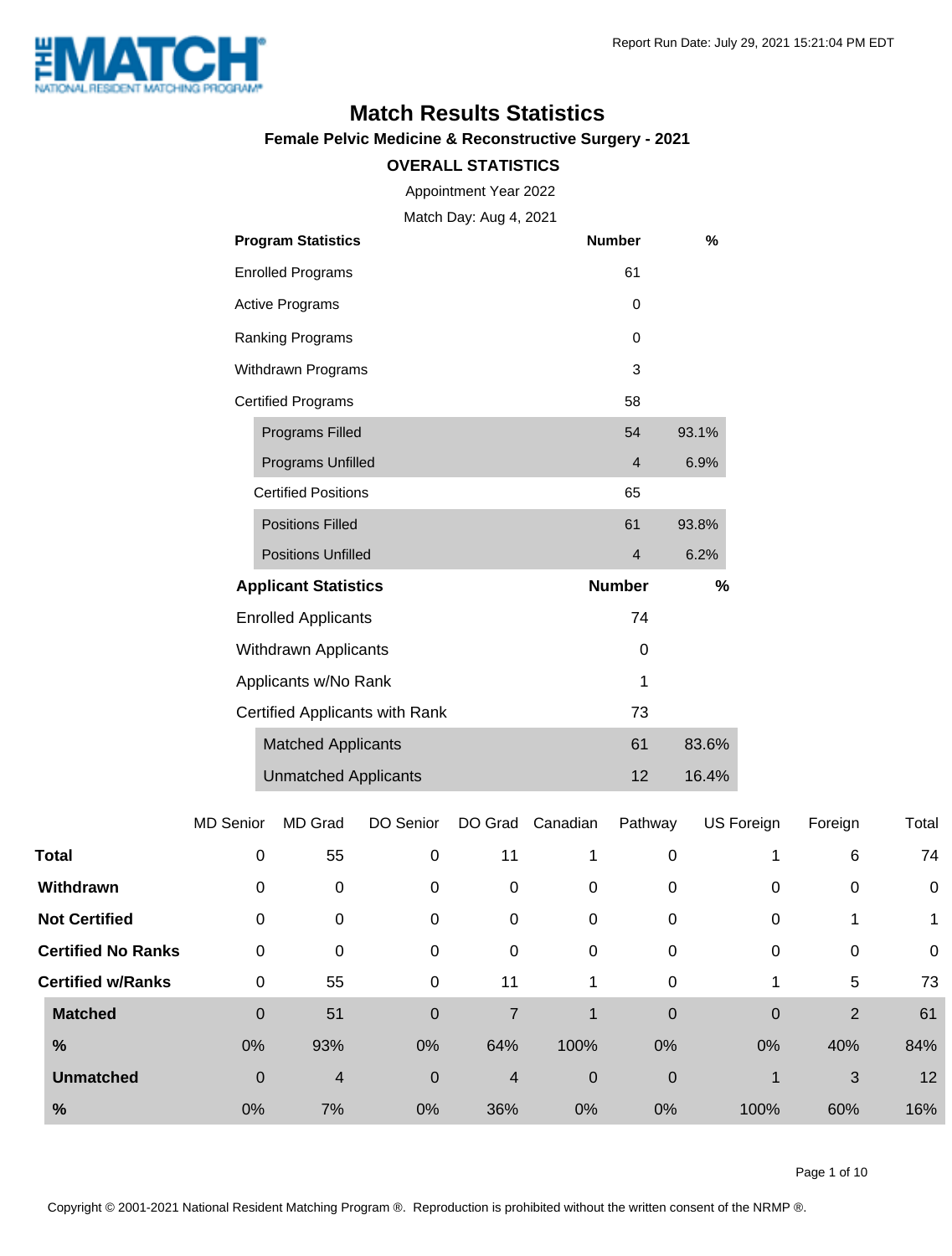#### **STATISTICS BY**

### **Female Pelvic Medicine and Reconstructive Surgery (Ob/Gyn) - All Programs**

| <b>Program Statistics</b>              | <b>Number</b> | %             |
|----------------------------------------|---------------|---------------|
| <b>Enrolled Programs</b>               | 45            |               |
| <b>Active Programs</b>                 | 0             |               |
| <b>Ranking Programs</b>                | $\Omega$      |               |
| <b>Withdrawn Programs</b>              | 3             |               |
| <b>Certified Programs</b>              | 42            |               |
| <b>Programs Filled</b>                 | 42            | 100.0%        |
| <b>Programs Unfilled</b>               | $\mathbf 0$   | 0.0%          |
| <b>Certified Positions</b>             | 48            |               |
| <b>Positions Filled</b>                | 48            | 100.0%        |
| <b>Positions Unfilled</b>              | $\Omega$      | 0.0%          |
| <b>Applicant Statistics</b>            | <b>Number</b> | $\frac{9}{6}$ |
| <b>Matched Applicants</b>              | 48            |               |
| <b>MD</b> Graduate                     | 40            | 83.3%         |
| Foreign                                | 2             | 4.2%          |
| DO Graduate                            | 6             | 12.5%         |
| Applicants Preferring this Specialty * | 58            |               |
| Matched to this Specialty              | 44            | 75.9%         |
| Matched to Different Specialty         | 4             | 6.9%          |
| Did not Match to any Program           | 10            | 17.2%         |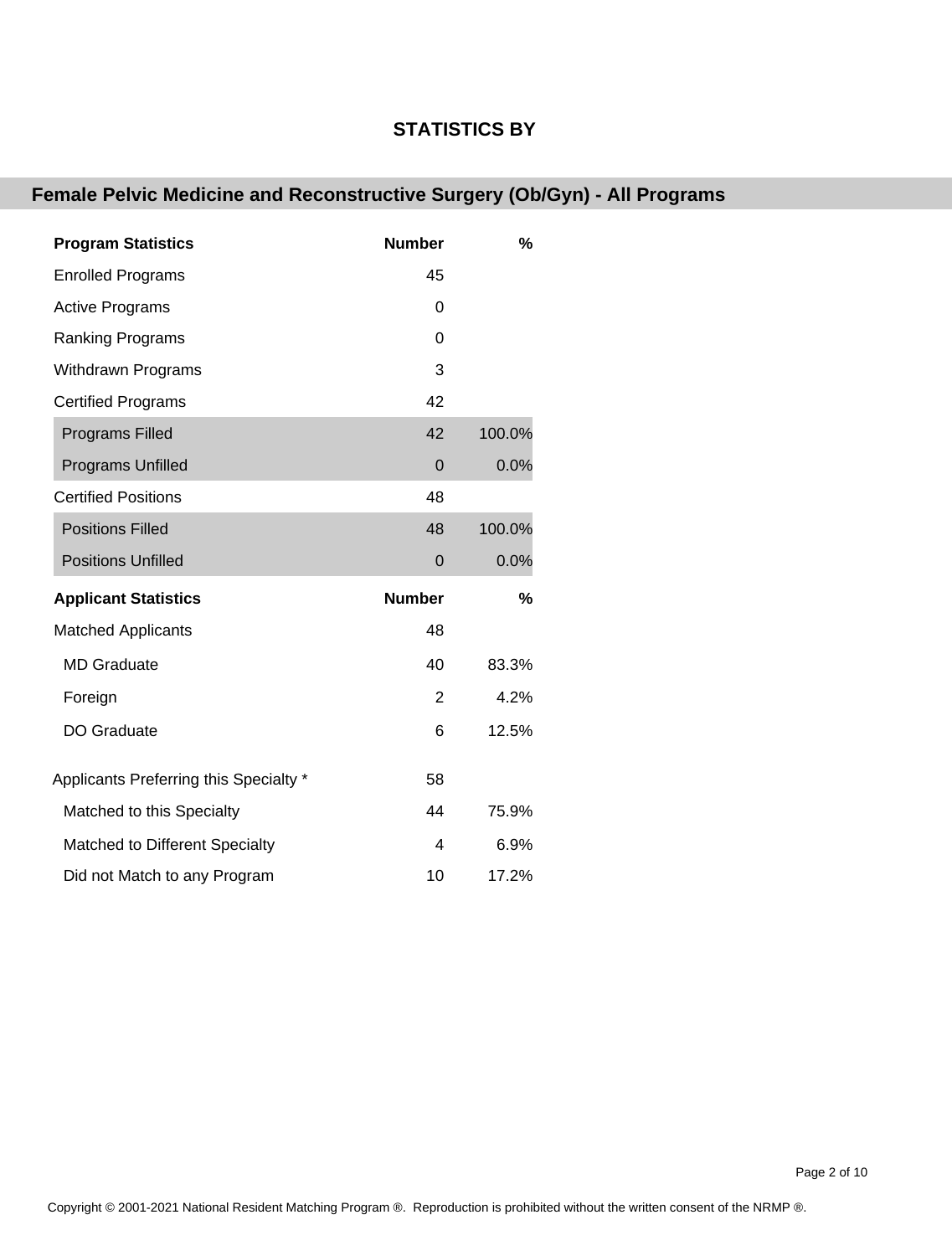### **Female Pelvic Medicine and Reconstructive Surgery (Ob/Gyn) - OB/GYN**

| <b>Program Statistics</b>              | <b>Number</b>  | %      |
|----------------------------------------|----------------|--------|
| <b>Enrolled Programs</b>               | 26             |        |
| <b>Active Programs</b>                 | 0              |        |
| <b>Ranking Programs</b>                | 0              |        |
| Withdrawn Programs                     | $\overline{2}$ |        |
| <b>Certified Programs</b>              | 24             |        |
| <b>Programs Filled</b>                 | 24             | 100.0% |
| <b>Programs Unfilled</b>               | $\Omega$       | 0.0%   |
| <b>Certified Positions</b>             | 27             |        |
| <b>Positions Filled</b>                | 27             | 100.0% |
| <b>Positions Unfilled</b>              | $\mathbf 0$    | 0.0%   |
| <b>Applicant Statistics</b>            | <b>Number</b>  | %      |
| <b>Matched Applicants</b>              | 27             |        |
| <b>MD Graduate</b>                     | 25             | 92.6%  |
| <b>DO Graduate</b>                     | 2              | 7.4%   |
| Applicants Preferring this Specialty * | 58             |        |
| Matched to this Specialty              | 44             | 75.9%  |
| Matched to Different Specialty         | 4              | 6.9%   |
| Did not Match to any Program           | 10             | 17.2%  |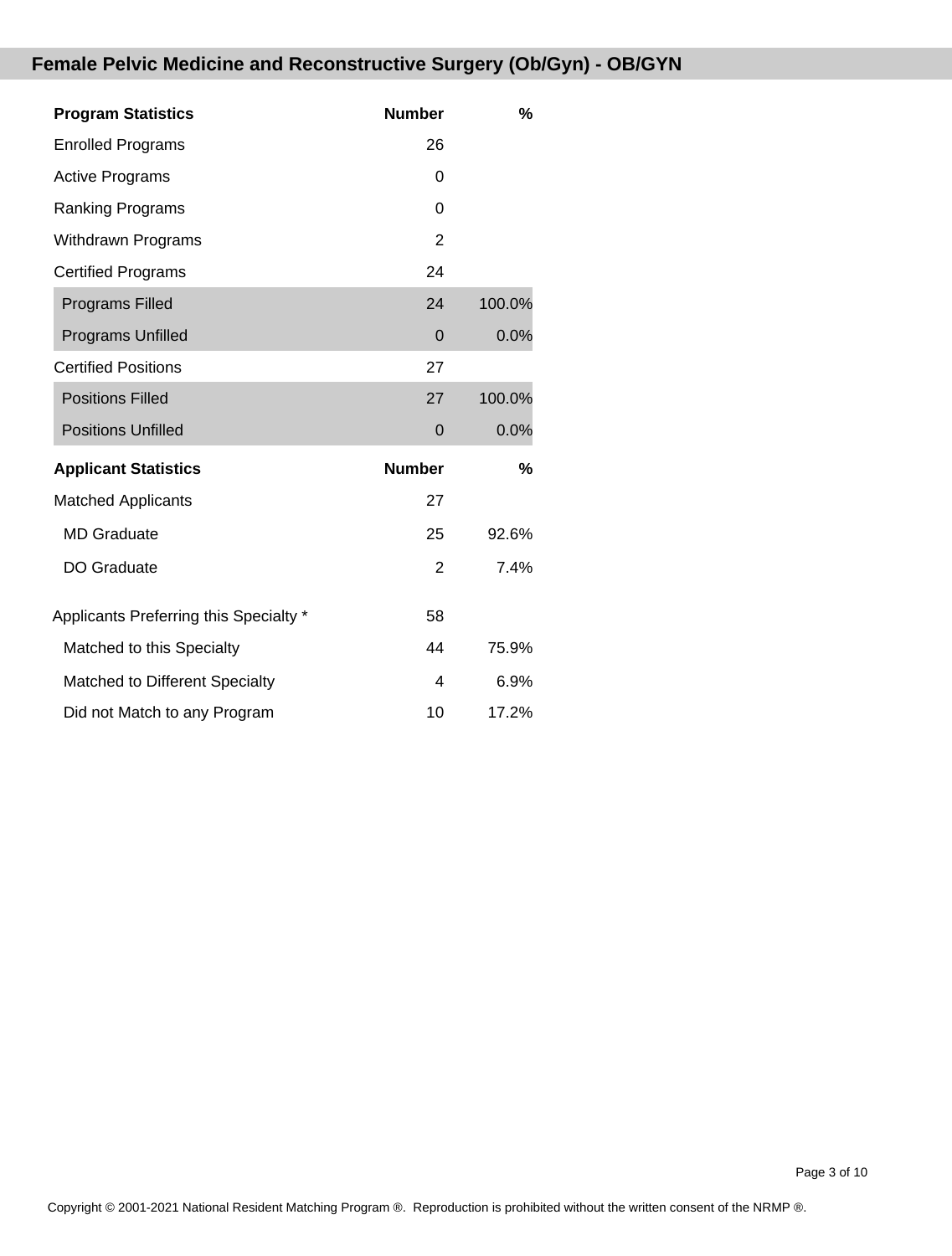### **Female Pelvic Medicine and Reconstructive Surgery (Ob/Gyn) - OB/GYN-Urology**

| <b>Program Statistics</b>              | <b>Number</b> | %      |
|----------------------------------------|---------------|--------|
| <b>Enrolled Programs</b>               | 18            |        |
| <b>Active Programs</b>                 | 0             |        |
| <b>Ranking Programs</b>                | 0             |        |
| <b>Withdrawn Programs</b>              | 1             |        |
| <b>Certified Programs</b>              | 17            |        |
| <b>Programs Filled</b>                 | 17            | 100.0% |
| Programs Unfilled                      | 0             | 0.0%   |
| <b>Certified Positions</b>             | 20            |        |
| <b>Positions Filled</b>                | 20            | 100.0% |
| <b>Positions Unfilled</b>              | 0             | 0.0%   |
| <b>Applicant Statistics</b>            | <b>Number</b> | %      |
| <b>Matched Applicants</b>              | 20            |        |
| <b>MD</b> Graduate                     | 14            | 70.0%  |
| Foreign                                | 2             | 10.0%  |
| <b>DO Graduate</b>                     | 4             | 20.0%  |
| Applicants Preferring this Specialty * | 58            |        |
| Matched to this Specialty              | 44            | 75.9%  |
|                                        |               |        |
| Matched to Different Specialty         | 4             | 6.9%   |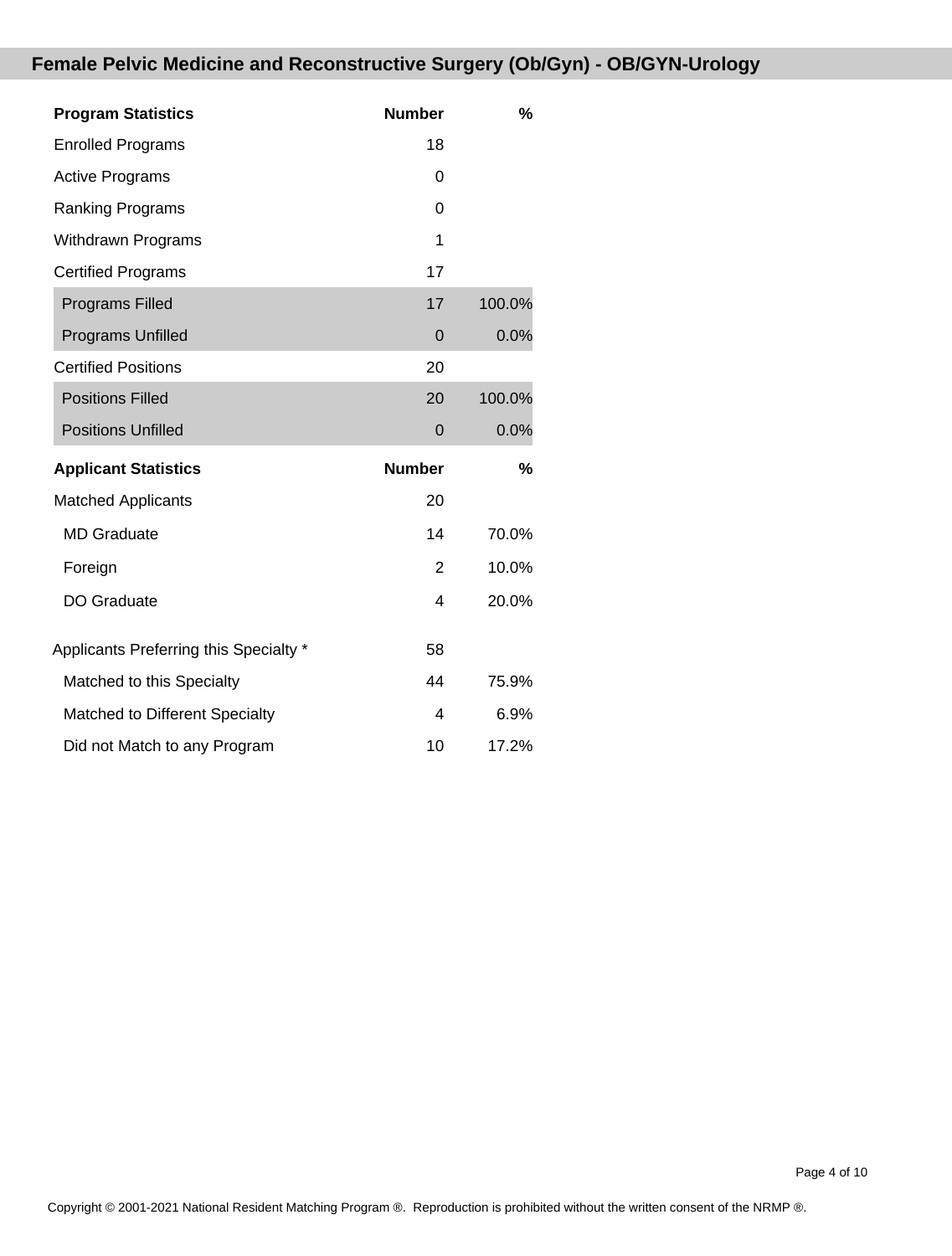### **Female Pelvic Medicine and Reconstructive Surgery (Ob/Gyn) - Urology**

| <b>Program Statistics</b>              | <b>Number</b> | %      |
|----------------------------------------|---------------|--------|
| <b>Enrolled Programs</b>               | 1             |        |
| <b>Active Programs</b>                 | 0             |        |
| <b>Ranking Programs</b>                | 0             |        |
| <b>Withdrawn Programs</b>              | 0             |        |
| <b>Certified Programs</b>              | 1             |        |
| <b>Programs Filled</b>                 | $\mathbf 1$   | 100.0% |
| Programs Unfilled                      | 0             | 0.0%   |
| <b>Certified Positions</b>             | 1             |        |
| <b>Positions Filled</b>                | $\mathbf 1$   | 100.0% |
| <b>Positions Unfilled</b>              | $\Omega$      | 0.0%   |
| <b>Applicant Statistics</b>            | <b>Number</b> | %      |
| <b>Matched Applicants</b>              | 1             |        |
| <b>MD</b> Graduate                     | 1             | 100.0% |
| Applicants Preferring this Specialty * | 58            |        |
| Matched to this Specialty              | 44            | 75.9%  |
| Matched to Different Specialty         | 4             | 6.9%   |
| Did not Match to any Program           | 10            | 17.2%  |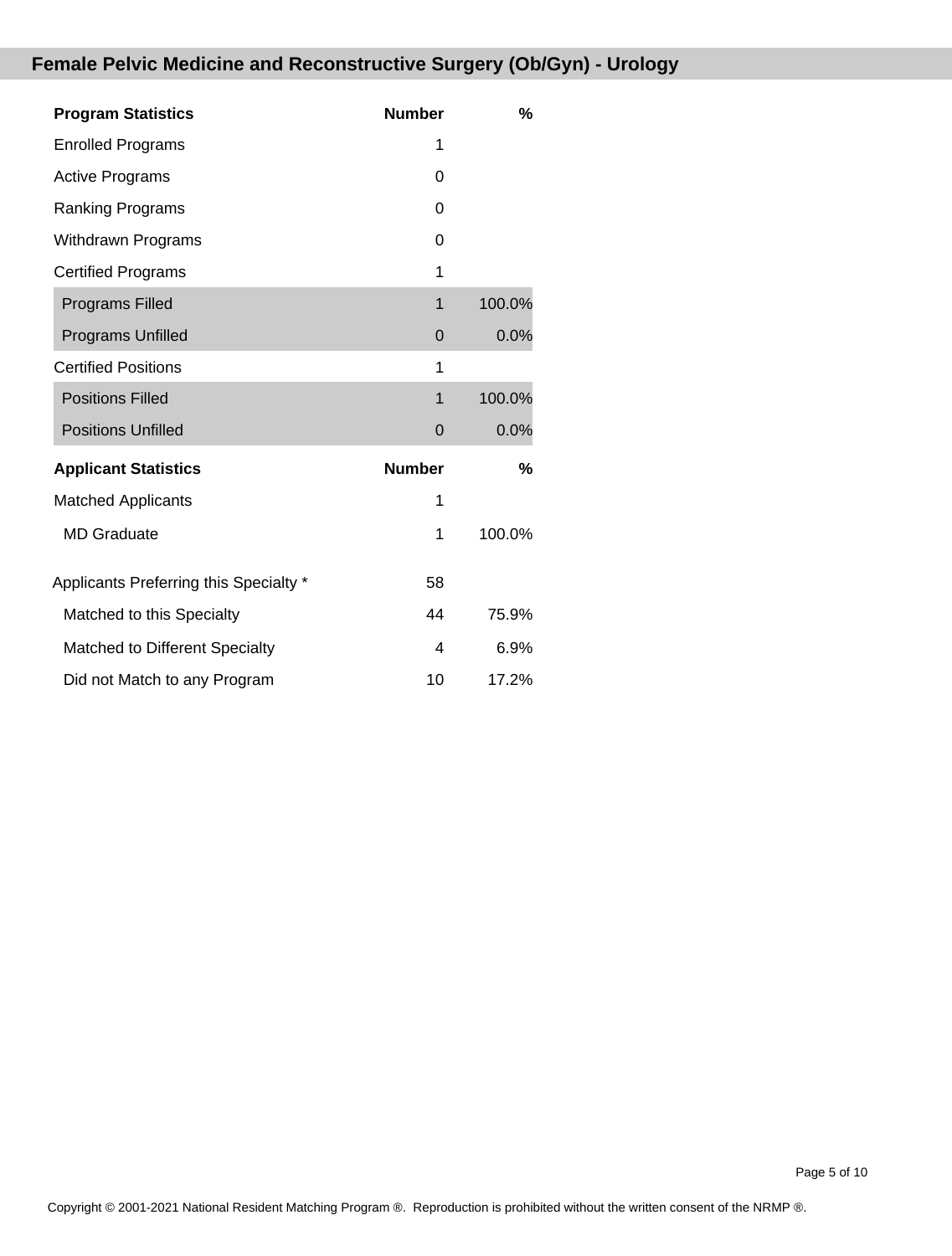# **Female Pelvic Medicine and Reconstructive Surgery (Urology) - All Programs**

| <b>Program Statistics</b>              | <b>Number</b>  | $\%$  |
|----------------------------------------|----------------|-------|
| <b>Enrolled Programs</b>               | 16             |       |
| <b>Active Programs</b>                 | 0              |       |
| <b>Ranking Programs</b>                | 0              |       |
| <b>Withdrawn Programs</b>              | 0              |       |
| <b>Certified Programs</b>              | 16             |       |
| <b>Programs Filled</b>                 | 12             | 75.0% |
| Programs Unfilled                      | $\overline{4}$ | 25.0% |
| <b>Certified Positions</b>             | 17             |       |
| <b>Positions Filled</b>                | 13             | 76.5% |
| <b>Positions Unfilled</b>              | 4              | 23.5% |
| <b>Applicant Statistics</b>            | <b>Number</b>  | %     |
| <b>Matched Applicants</b>              | 13             |       |
| <b>MD</b> Graduate                     | 11             | 84.6% |
| DO Graduate                            | 1              | 7.7%  |
| Canadian                               | 1              | 7.7%  |
| Applicants Preferring this Specialty * | 15             |       |
| Matched to this Specialty              | 9              | 60.0% |
| Matched to Different Specialty         | 4              | 26.7% |
| Did not Match to any Program           | 2              | 13.3% |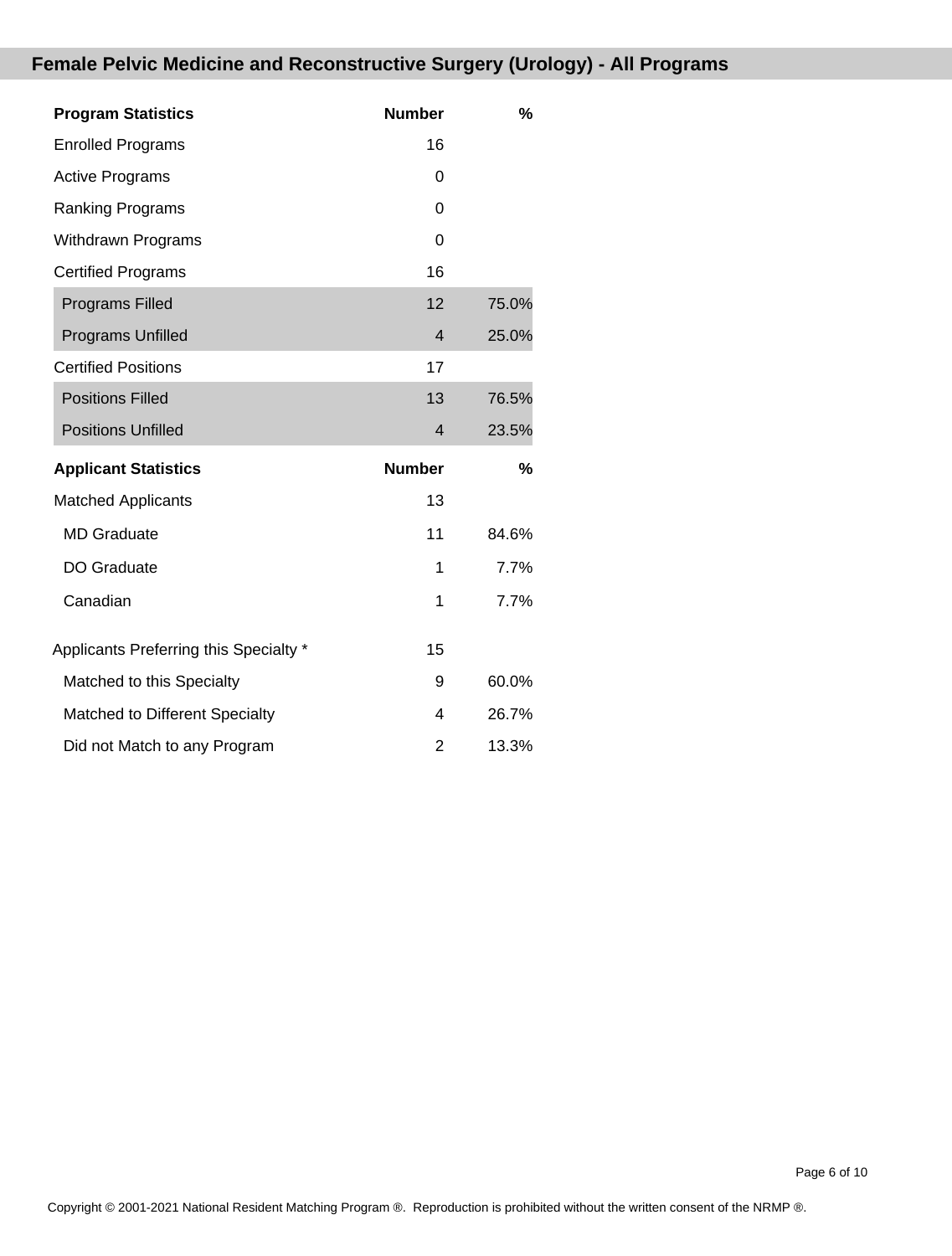# **Female Pelvic Medicine and Reconstructive Surgery (Urology) - OB/GYN**

| <b>Program Statistics</b>              | <b>Number</b>  | %      |
|----------------------------------------|----------------|--------|
| <b>Enrolled Programs</b>               | 3              |        |
| <b>Active Programs</b>                 | 0              |        |
| <b>Ranking Programs</b>                | 0              |        |
| <b>Withdrawn Programs</b>              | 0              |        |
| <b>Certified Programs</b>              | 3              |        |
| <b>Programs Filled</b>                 | $\overline{2}$ | 66.7%  |
| Programs Unfilled                      | 1              | 33.3%  |
| <b>Certified Positions</b>             | 3              |        |
| <b>Positions Filled</b>                | $\overline{2}$ | 66.7%  |
| <b>Positions Unfilled</b>              | 1              | 33.3%  |
| <b>Applicant Statistics</b>            | <b>Number</b>  | %      |
| <b>Matched Applicants</b>              | $\overline{2}$ |        |
| <b>MD</b> Graduate                     | $\overline{2}$ | 100.0% |
| Applicants Preferring this Specialty * | 15             |        |
| Matched to this Specialty              | 9              | 60.0%  |
| Matched to Different Specialty         | 4              | 26.7%  |
| Did not Match to any Program           | 2              | 13.3%  |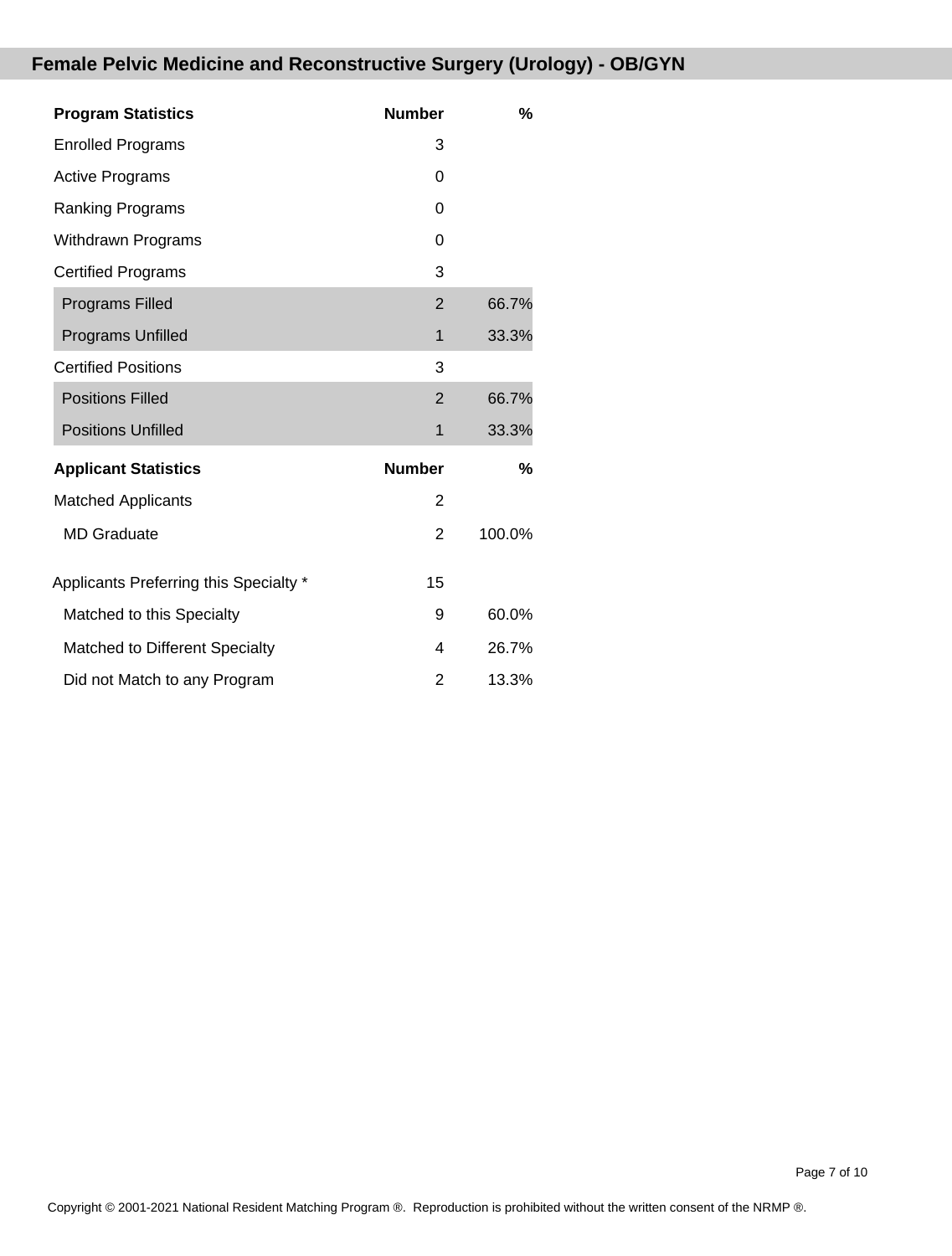# **Female Pelvic Medicine and Reconstructive Surgery (Urology) - OB/GYN-Urology**

| <b>Program Statistics</b>              | <b>Number</b>  | %      |
|----------------------------------------|----------------|--------|
| <b>Enrolled Programs</b>               | 2              |        |
| <b>Active Programs</b>                 | 0              |        |
| Ranking Programs                       | 0              |        |
| <b>Withdrawn Programs</b>              | 0              |        |
| <b>Certified Programs</b>              | $\overline{2}$ |        |
| <b>Programs Filled</b>                 | $\overline{2}$ | 100.0% |
| <b>Programs Unfilled</b>               | $\mathbf 0$    | 0.0%   |
| <b>Certified Positions</b>             | $\overline{2}$ |        |
| <b>Positions Filled</b>                | $\overline{2}$ | 100.0% |
| <b>Positions Unfilled</b>              | $\overline{0}$ | 0.0%   |
| <b>Applicant Statistics</b>            | <b>Number</b>  | %      |
| <b>Matched Applicants</b>              | $\overline{2}$ |        |
| <b>MD</b> Graduate                     | 2              | 100.0% |
| Applicants Preferring this Specialty * | 15             |        |
| Matched to this Specialty              | 9              | 60.0%  |
| Matched to Different Specialty         | 4              | 26.7%  |
| Did not Match to any Program           | 2              | 13.3%  |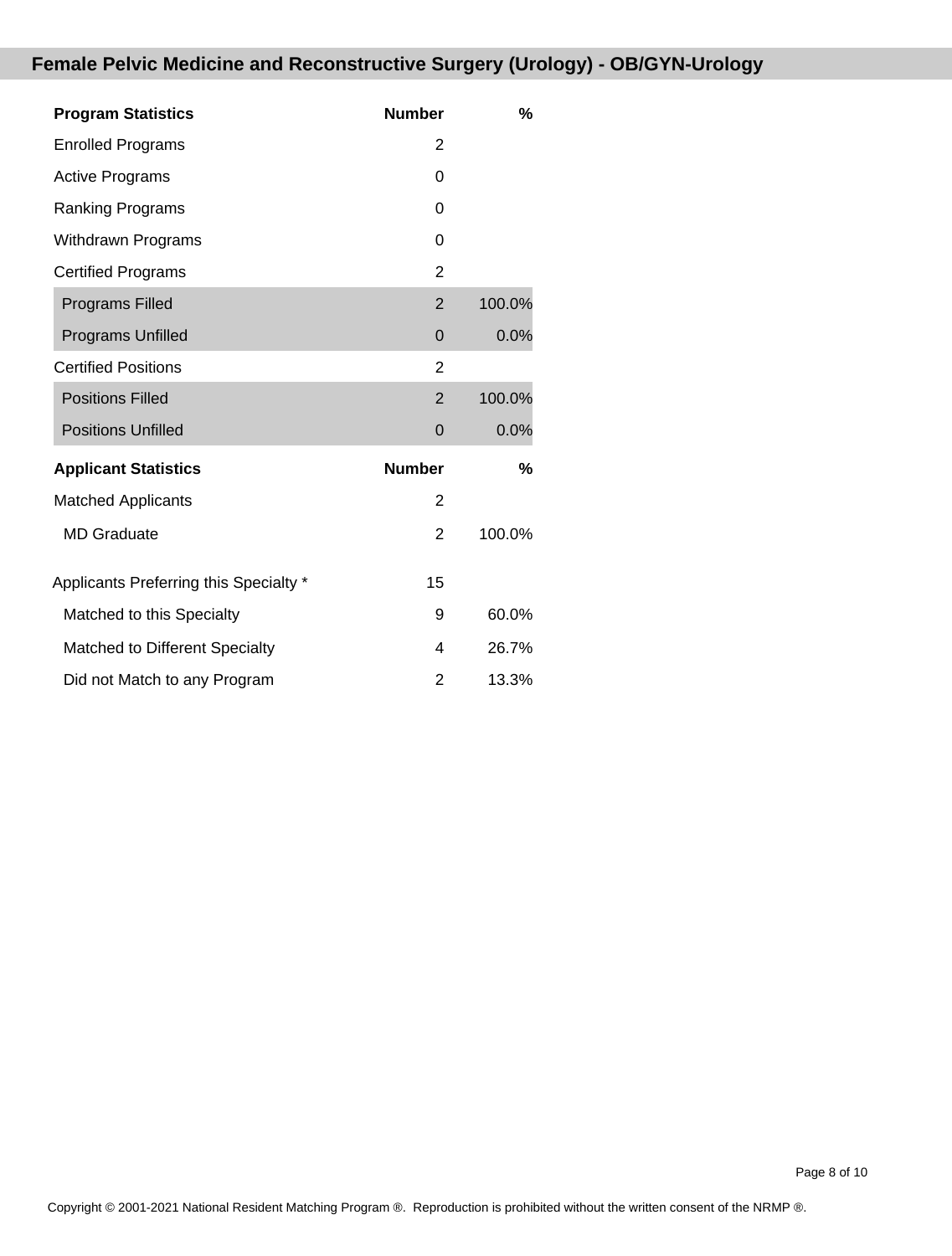# **Female Pelvic Medicine and Reconstructive Surgery (Urology) - Urology**

| <b>Program Statistics</b>              | <b>Number</b>  | %     |
|----------------------------------------|----------------|-------|
| <b>Enrolled Programs</b>               | 11             |       |
| <b>Active Programs</b>                 | 0              |       |
| <b>Ranking Programs</b>                | $\Omega$       |       |
| <b>Withdrawn Programs</b>              | 0              |       |
| <b>Certified Programs</b>              | 11             |       |
| <b>Programs Filled</b>                 | 8              | 72.7% |
| <b>Programs Unfilled</b>               | 3              | 27.3% |
| <b>Certified Positions</b>             | 12             |       |
| <b>Positions Filled</b>                | 9              | 75.0% |
| <b>Positions Unfilled</b>              | 3              | 25.0% |
| <b>Applicant Statistics</b>            | <b>Number</b>  | %     |
| <b>Matched Applicants</b>              | 9              |       |
| <b>MD</b> Graduate                     | $\overline{7}$ | 77.8% |
| <b>DO Graduate</b>                     | 1              | 11.1% |
| Canadian                               | 1              | 11.1% |
| Applicants Preferring this Specialty * | 15             |       |
| Matched to this Specialty              | 9              | 60.0% |
| Matched to Different Specialty         | 4              | 26.7% |
| Did not Match to any Program           | 2              | 13.3% |